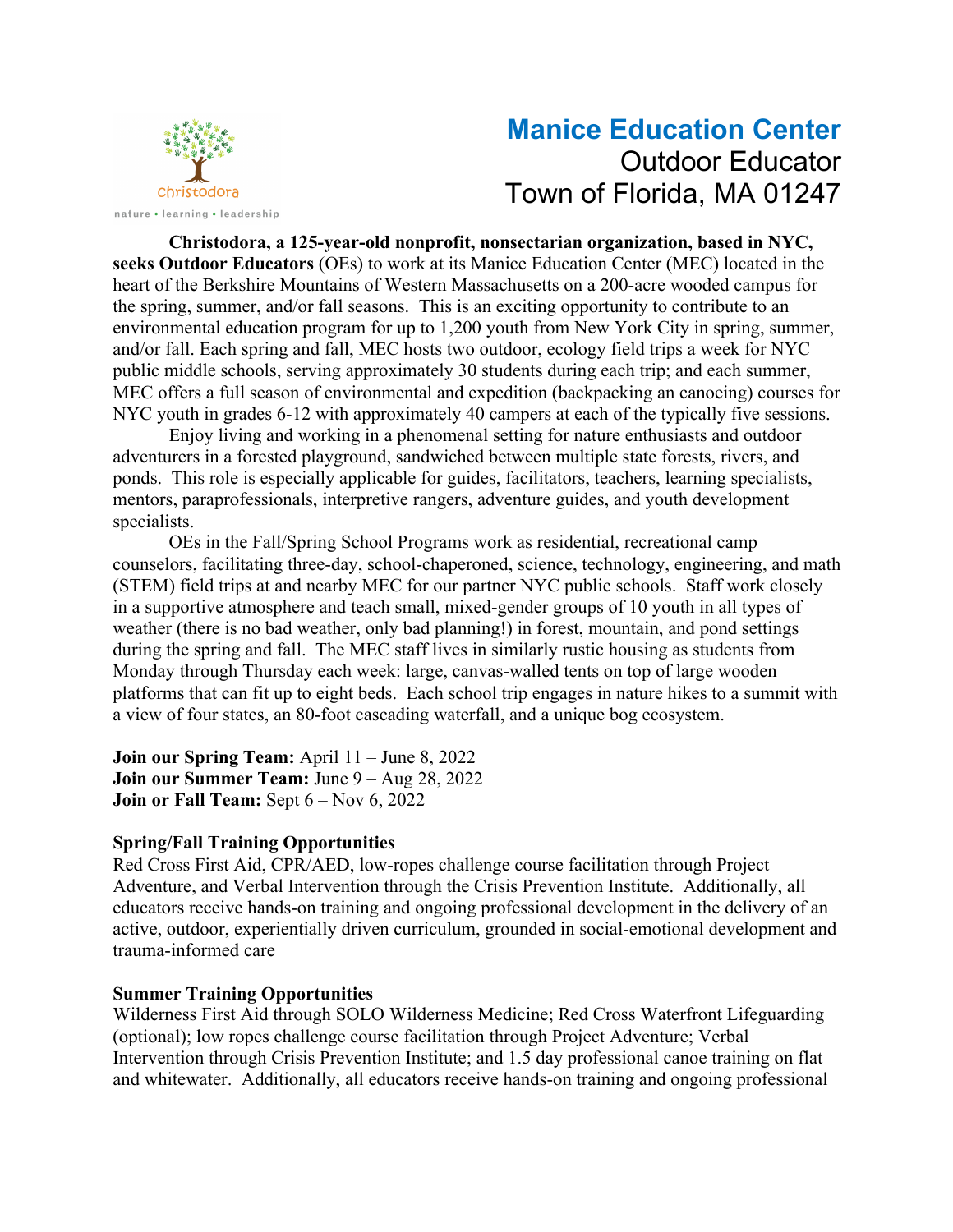development in the delivery of an active, outdoor, experientially driven curriculum, grounded in social-emotional development and trauma-informed care

#### **Responsibilities**

Facilitate low-ropes challenge course activities designed for teamwork, communication, leadership skills, trust, and social-emotional outcomes

Inspire curiosity about the natural world through discovery-based activities in a variety of ecosystems

Use basic chemical testing equipment in our camp science lab

Plan active and experiential lessons from MEC's discovery-based curriculum

Introduce composting and gardening (including a small flock of chickens) to students

Lead nighttime hikes to see the stars and cultivate sensory awareness

Work closely with other educators within activity groups to create meaningful, problem-based, experiential, and active environmental science lessons

Provide overnight supervision on a rotating schedule for up to six youth in canvas-walled, cabinstyle tents on large wooden platforms

Celebrate as a camp community with skits, music, and s'mores at our campfire program (rain or shine) in a covered gazebo surrounded by forest

Problem-solve unexpected student behavior through restorative circles

Adhere to the latest Christodora COVID-19 Safety Plan for MEC, which may include masking, pre-arrival and screening testing (both PCR and/or rapid antigen testing), cohorting, and physical distancing, and this plan is subject to change according to federal, state, and local mandates for residential programs

## **Qualifications**

*Required***:**

Adventurous spirit, willingness to learn, passion for the outdoors, and enjoy connecting with youth from NYC

Background clearances and medical physical from a licensed medical professional required BA/BS in related discipline, demonstrable professional experience, and/or previous Christodora program experience

*Preferred:*

Experience in environmental education in a residential camp or outdoor setting

Experience working with middle-school groups from large cities in classroom or outdoor settings Spanish/English bilingual a plus

Valid driver's license

### **Compensation/Benefits**

\$450-550 weekly salary Room and meals at MEC during employment Outdoor equipment discounts through Liberty Mountain Training certifications listed above

#### **Acknowledgement**

The staff of the Manice Education Center acknowledges that, as outdoor professionals, we continue to live and make a living on the unceded and ancestral lands of the indigenous